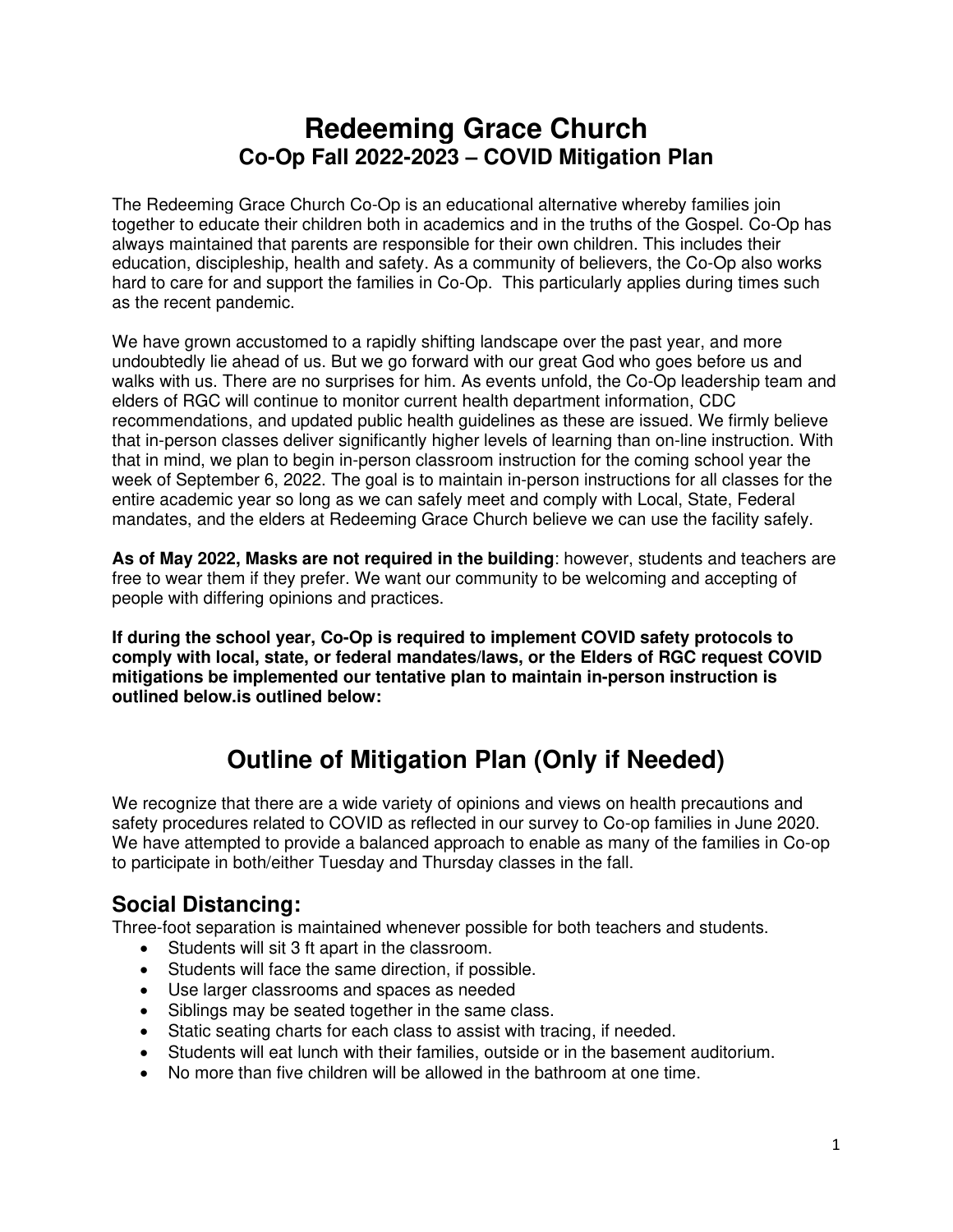#### **Personal Hygiene**

- Handwashing emphasized
- Students and staff will be encouraged to wash their hands regularly
- Hand-sanitizer stations will be placed in common areas and entrances
- Classrooms will have hand-sanitizer dispensers
- Food, snacks, and candy will be discouraged in the classroom
- No singing in the classroom
- Limit the sharing of consumable supplies between students, if possible

#### **Masks**

Students, teachers and helpers will only be required to wear face coverings when social distancing is not possible during in-person classroom activity such as lab experiments, group work, arriving at Co-op, leaving Co-op or during transition time between classes in the hallways and while using the restroom.

- Students in Pre-K through  $4<sup>th</sup>$  grade will not be required to wear a mask since they cannot do so reliably and effectively. Hand hygiene will be emphasized when group activities require closer proximity.
- Students and teachers at  $5<sup>th</sup>$  through 12<sup>th</sup> will be required to wear masks when physical distancing is not possible
- Students, helpers and teachers who cannot comply with this requirement due to health concerns will need to work with co-op leadership team and teacher to confirm exception.
- Individual teachers may require masks based on activity and/or preference.

### **Cleaning**

The building will undergo daily sanitizing for high-touch areas (doorknobs, handles, etc.) using Clorox wipes. Contracted cleaning services may be used on a weekly basis. Tables, doorknobs, and other high-touch surfaces will be wiped down after each class.

#### **Health Screening**

A daily health screening will require parents to report that they, and their children, are asymptomatic, have not been exposed to anyone who is symptomatic. Any student, helper or teacher with a temperature over 100.4 will be requested to return home per CDC guidelines including their family members.

Parents are required to make sure that no one in their family comes to Co-op if they experienced any of the following in the preceding three days: Fever, chills, sore throat, excessive coughing or sneezing, vomiting, diarrhea, difficulty breathing, loss of smell or taste. Further, anyone COVID-positive or with known exposure to someone COVID-positive should not come to Co-op for 14 days.

#### **Parent Commitment and Liability:**

Parents will be required to sign a liability waiver agreeing that COVID-19 is a risk with the return to in-person instructions and accepts sole responsibility for participation in Co-Op. In addition, parents will sign a Parent Commitment that they will cooperate with COVID-19 reporting, testing, and quarantining to protect the Co-Op community. The Co-Op leadership team, in conjunction with church leadership, will rapidly and appropriately respond to any occurrences of COVID-19 in Co-Op and implement all necessary health and safety protocols.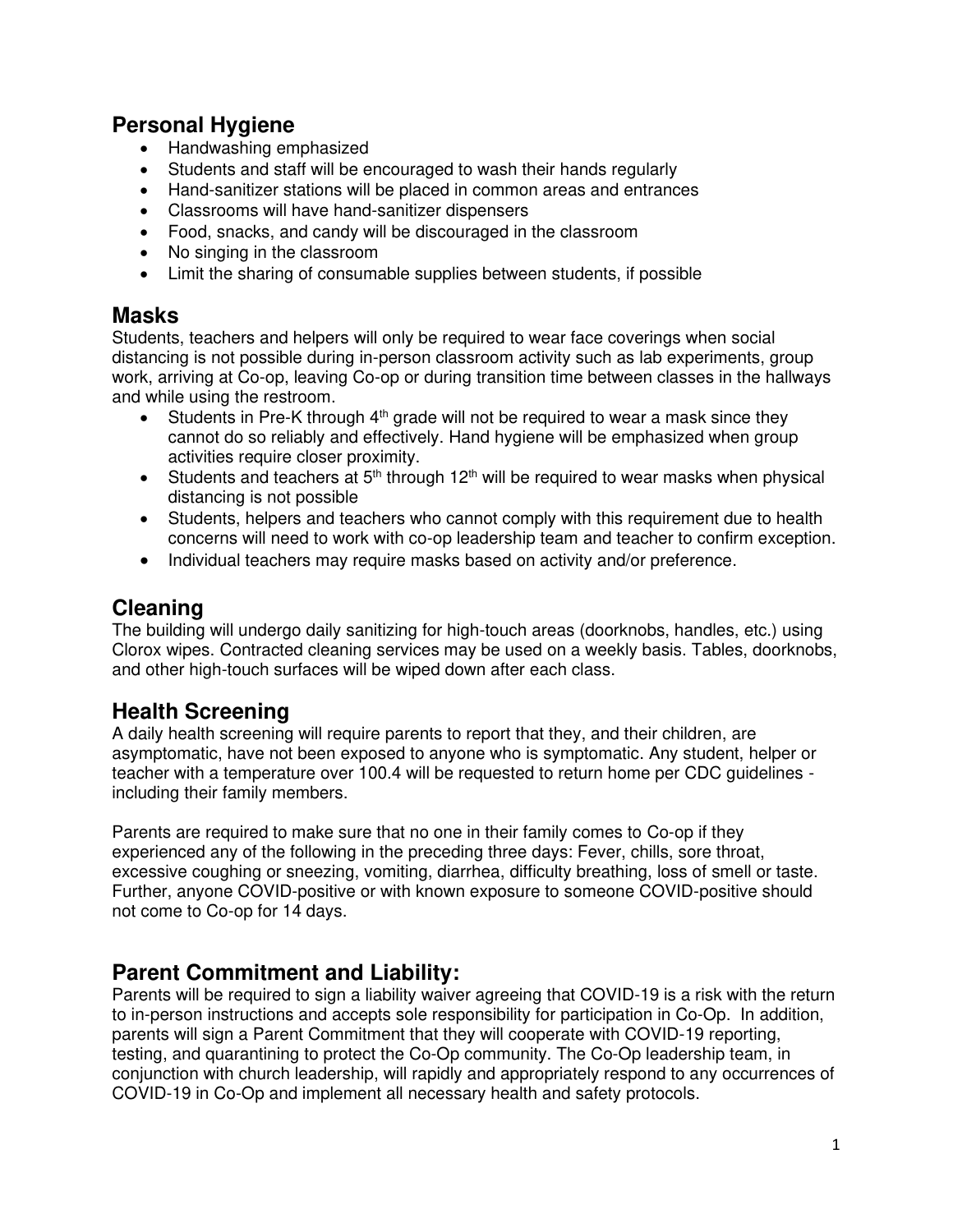## **Continuity Planning**

There are a variety of reasons that our academic school year could be disturbed - Virginia entering a state of emergency with restricted state of operations, or we may incidents of COVID-19 in the Co-Op community.

- The Co-Op may leverage online learning. When possible, and if the teacher is willing or material allows them to continue with online distance learning, classes will continue throughout the school year.
- If a teacher or student has been exposed, tested positive, or unable to come to Co-Op, they may work with their students/teacher to see if online learning is possible.

#### **Online Learning – Middle and High School Only**

The Co-Op will provide online learning for most classes and leverage one of the following approaches on an as needed basis

- Weekly live (zoom) or recorded audio or video lectures
- Teacher directed assignments via email
- Parent responsibility to ensure classwork is completed.

**Instructions to Parents and Coverage for Sick Students and Teachers:** If your family will be absent due to illness or any other factors, please notify and obtain a sub for yourself as soon as possible (the sub list will be made available to everyone at the meeting September  $10<sup>th</sup>$ ). Secondly, notify the correct teachers of your child's absence. Please notify the teachers and coordinate with the sub list directly - there is no reason to contact the leadership team (unless COVID positive).

#### **Parent Commitment**

Parents must agree to the following statements as a condition of participation in the Redeeming Grace Church (RGC) Co-Op for 2022-2023 classes in the event Co-Op needs to operate within restrictions by Local or State Governments to manage COVID:

• I have thoroughly read RGC Co-Op Mitigation Plan and expectations related to returning to Co-Op as well as the CDC guidelines for preventing the spread of COVID-19. I understand my responsibilities as they relate to potential testing, prevention, daily screenings, and at-home learning, taking/keeping sick children at home, and handling/reporting illnesses within my household to Co-Op Leadership Team. I will emphasize use of good hand washing and proper respiratory etiquette by my children. I will also complete the required health screening including taking each participant's temperature prior to attending Co-Op each week.

• If I or my child develop symptoms of or are tested for COVID-19, I waive all rights to privacy and will share all related health information with the RGC Co-Op Leadership Team. Furthermore, I consent for the Co-Op Leadership Team to share medical information about myself or my child with church leadership and my child(ren)'s classroom teacher(s) and other Co-Op families as needed. I understand that my child's name, grade level, and classroom and sibling affiliations may be shared with other parents and teachers for the purposes of contact tracing. Moreover, the Co-Op Leadership Team will cooperate with local health officials, who may require specific information about any individuals who have contracted the virus.